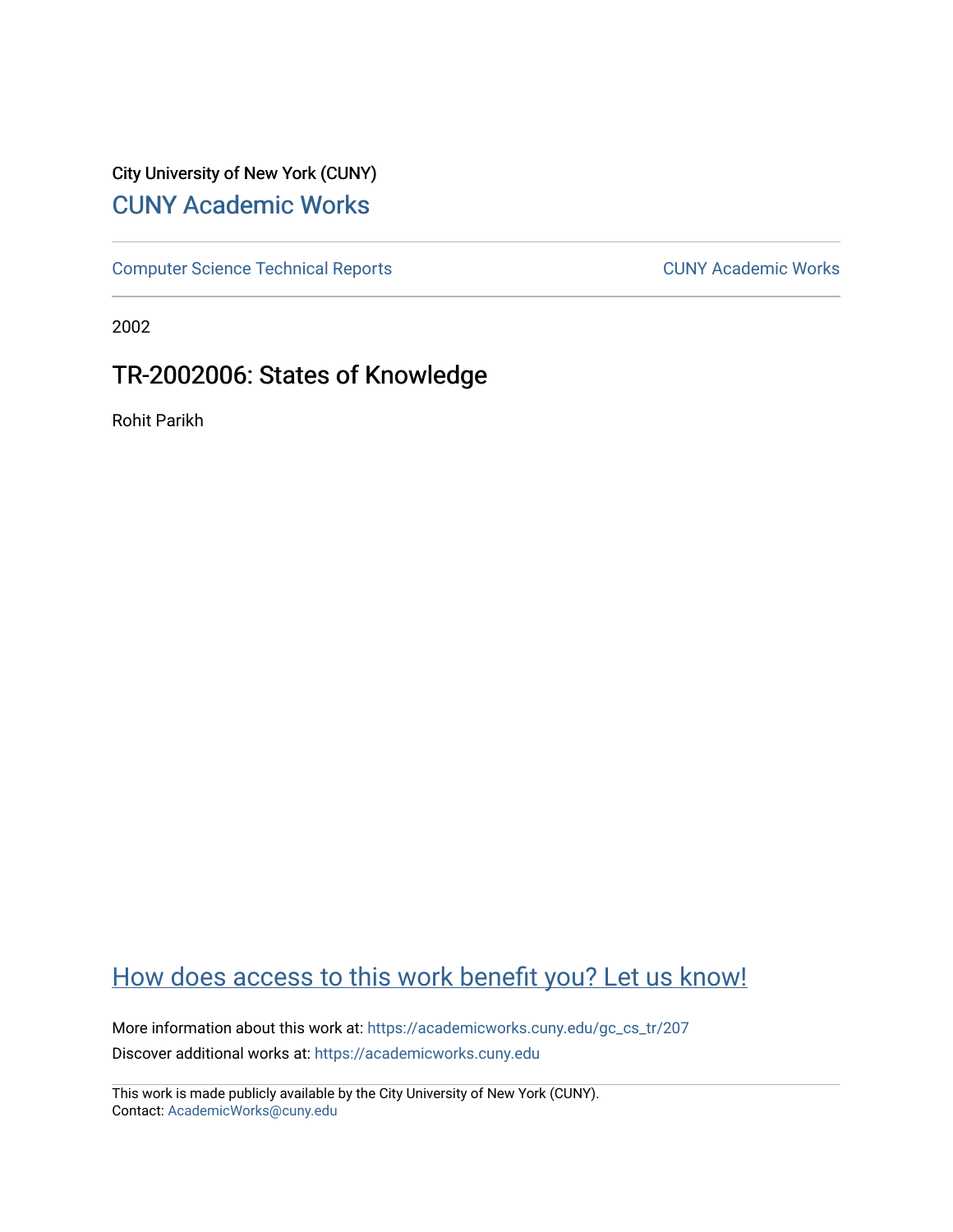### States of Knowledge

Rohit Parikh City University of New York<sup>1</sup> Preliminary report (*WOLLIC-2002*)

A travelling salesman found himself spending the night at home with his wife when one of his trips was accidentally cancelled. The two of them were sound asleep, when in the middle of the night there was a loud knock at the front door. The wife woke up with a start and cried out, 'Oh my God! It's my husband!' Whereupon the husband leapt out of bed, ran across the room and jumped out the window.

Schank and Abelson, 1977, p. 59.

Wimmer and Perner begin their paper [WM] on Beliefs about beliefs with this story from Schank and Abelson which may seem amusing to some and disturbing to others. But the point of the story seems to be that husband and wife each have their own scenario and neither corresponds to the actuality.

Wimmer and Perner themselves are concerned primarily with the perception by children of other people's mindsets. The following quote from [WM] is a story (in Austrian English) about Maxi which they told a group of children:

Mother returns from her shopping trip. She bought chocolate for a cake. Maxi may help her put away the things. He asks her 'Where should I put the chocolate?' In the blue cupboard, says the mother.

Later, with Maxi gone out to play, the mother transfers the chocolate from the blue cupboard to the green cupboard. Maxi then comes back from the playground, hungry, and he wants to get some chocolate.

In Wimmer and Perner's experiment, little children who were told the Maxi story were then asked the BELIEF question, "Where will Maxi look for the chocolate?"

Children at the age of 3 or less invariably got the answer wrong and assumed that Maxi would look for the chocolate in the *green* cupboard where they knew it was. Even children aged 4-5 had only a one third chance of correctly answering this question or an analgous question involving Maxi and his brother (who also wants the chocolate and whom Maxi wants to deceive). Children aged 6 or more were by contrast quite successful in realizing that Maxi would think the chocolate would be in the *blue* cupboard – where he had put

<sup>&</sup>lt;sup>1</sup>Email: rparikh@gc.cuny.edu Research supported by grants from the NSF and the CUNY-FRAP program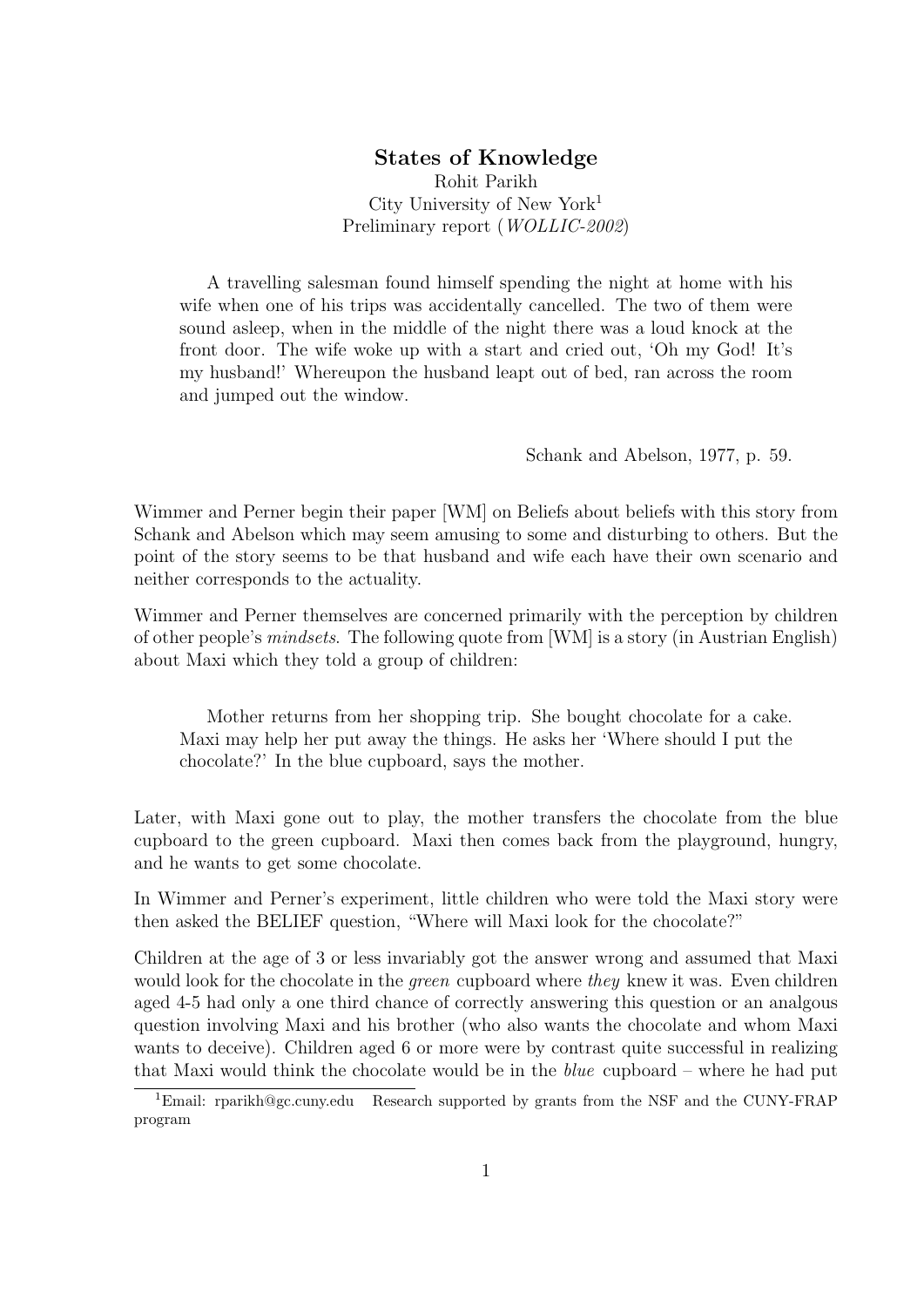it and that if he wanted to deceive his brother, he should lead his brother towards the green cupboard.

Thus it seems that representation of other people's mindset comes fairly late in childhood, well after they have learned to deal with notions of belief and belief based action for themselves and for others who share their own view of reality. In [CS] Chris Steinsvold investigates modal logics which are intended to represent the states of mind of young children. See also [SP].

Older children are not much better. In an experiment in my daughter's 7th grade class, I found that they were unable to deal with the muddy children puzzle beyond the first one or two levels.

In this, by now well known puzzle, a number of children are playing in the mud and some of them get their foreheads dirty. At this the father comes on the scene and announces, "at least one of you has got her forehead dirty".

Scenario 1: Suppose there is only one child, say Amy, who is dirty. Then she will realize that her own forehead must be dirty since she can see that the others are clean.

Scenario 2: Suppose now that there are two dirty children, Sarah and Amy, who are asked in turn, "Do you know if your forehead is dirty?" Now when Sarah is asked, she can see Amy's dirty forehead and she replies, "I don't know". However, when Amy is asked, she is able to reason, "If my forehead were clean, Sarah would have known that hers must be dirty since all the others are clean. But Sarah did not know. So my forehead must be dirty."

This reasoning on Amy's part requires a representation by Amy of Sarah's state of mind, and clearly Amy must be at least six for this to work. However, Sarah herself must have some reasoning ability and Amy must know that she has such abilities. It is not enough for Amy to know Sarah's view of reality, she must also represent Sarah's logical abilities in her own mind.

As the number of dirty children goes up, there is a need for higher and higher levels of "I know that he knows that she knows that...". Common knowledge is at the end of this road and has been offered as the explanation of co-ordinated behaviour ([Lew, HM, CM]). For instance Halpern and Moses in [HM] show that the co-ordinated attack problem requires common knowledge between the two generals, and that given the means of communication they have, such common knowledge is impossible to attain. Clark and Marshall indicate similar difficulties with the referent of "the movie playing at the Roxy today".

While it is true that co-ordinated actions and, supposedly, common knowledge do happen, it may also be relevant to consider other levels of knowledge, short of the infinite, common knowledge, level.<sup>2</sup> Such levels also arise in certainly pragmatic situations, e.g. with email

<sup>2</sup>The following, possibly apocryphal story about the mathematician Norbert Wiener, who was well known for his absent mindedness, illustrates something even more subtle. At one time the Wieners were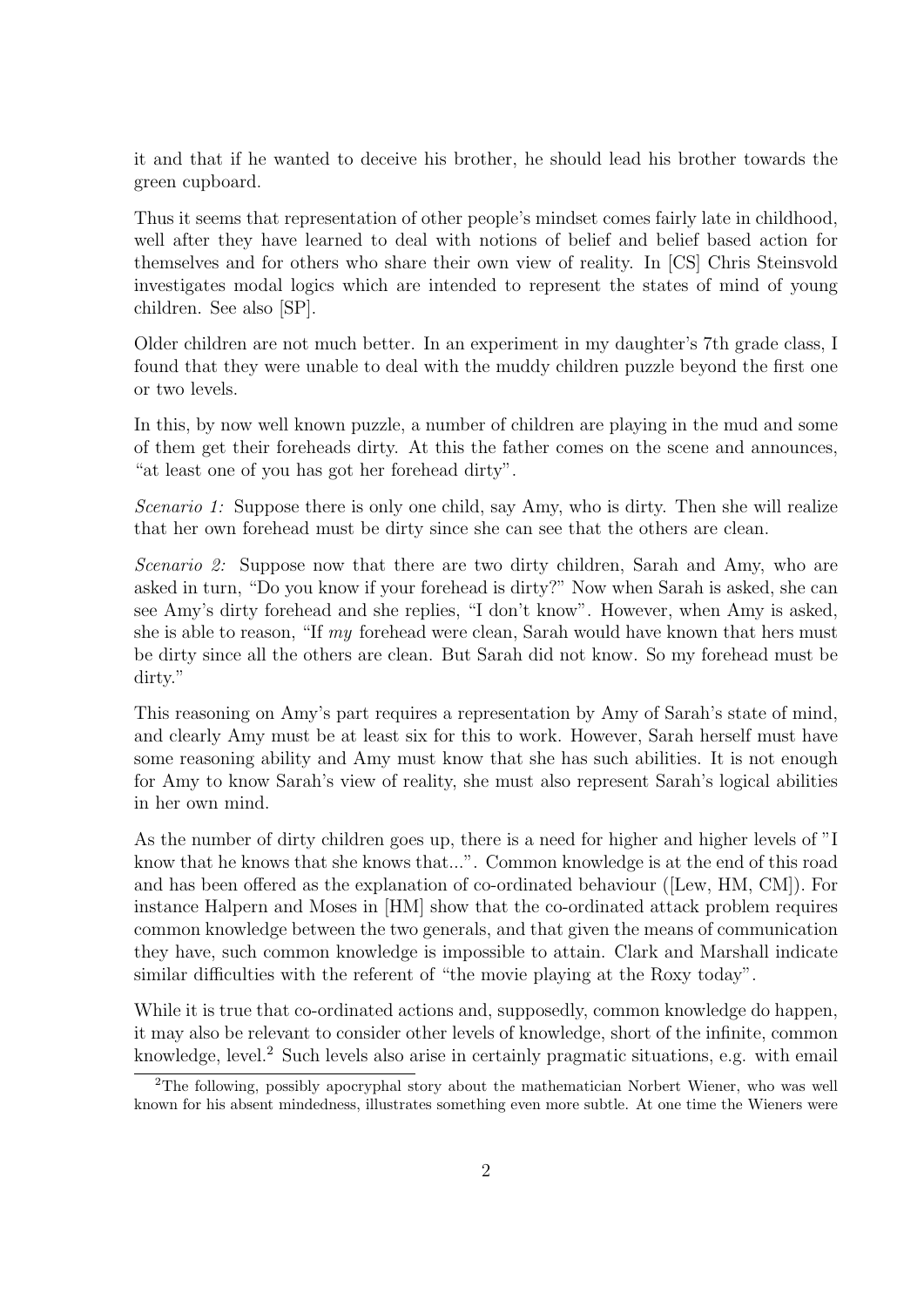or snailmail or messages left on telephones as voice mail. Thus the purpose of this paper is to study levels other than common knowledge.

In typical co-operative situations even if a certain level of knowledge is needed, a higher level would also do. If Bob wants Jill to pick up the children at 4 PM, it is enough for him to know that she knows. Thus if he sends her email at 2 PM and knows that she always reads hers at 3 PM, he can be satisfied. In such a situation Bob knows that Ann will know about the children in time, or symbolically  $K_b(K_a(C))$  and he may feel this is enough. However, if he telephones her at 3 PM instead, this will create common knowledge of C, much more than is needed. But no harm done, since in this context, Ann and Bob have the same goals. Halpern and Zuck also state a knowledge level requirement for the sequence transmission problem, which suffices as a minimum, but since the parties are co-ordinating, a higher level does not harm.

But in other contexts one may wish for just a particular level of knowledge, no lower, and no higher. Suppose for instance that Bob wants Ann to know about a seminar talk he is giving, just in case she wants to come, but he does not want her to feel pressured to come – she should come only out of interest and not from politeness. In that case he will want to arrange that  $K_b(K_a(S))$ , (he himself knows that she knows about the seminar) but not  $K_a(K_b(K_a(S)))$  (Ann knows that Bob knows that Ann knows about the seminar), for in the latter case she would feel pressured. Instead of telling her about his talk, which would create common knowledge, he may arrange for some other method, perhaps for a student to tell her, but without saying that it is a message from Bob.

Suppose a pedestrian is crossing the street and sees a car approaching him. It happens in many cities, Boston, Naples, etc., that the pedestrian will pretend not to notice the car, thereby preventing  $K_dK_p(C)$  with C representing the car, d being the driver and p the pedestrian. If the driver knew that the pedestrian knew, he might drive aggressively and try to bully the pedestrian into running or withdrawing. But if he does not know that the pedestrian knows, he will be more cautious.

While the social questions are fascinating and are addressed elsewhere (Cf. [Pa3]), in this paper we shall concentrate on the technical aspects of knowledge, where it is assumed that everyone involved is logically perfect. One can still ask, what are the various levels of knowledge which can arise under various circumstances of communication?

moving and in the morning as he was going to work, Mrs. Wiener said to him, "Now don't come home to this address in the evening." And she gave him a piece of paper with the new address. However, in the evening Wiener found himself standing in front of the old address and not knowing what to do – he had in the meanwhile lost the slip of paper with the new address. He went to a little girl standing by and said, "Little girl, do you know where the Wieners have moved to?" The little girl replied, "Daddy, Mom knew what would happen so she sent me to fetch you." The moral of the story, for us, is that common knowledge works only if the memory of all parties involved is reliable.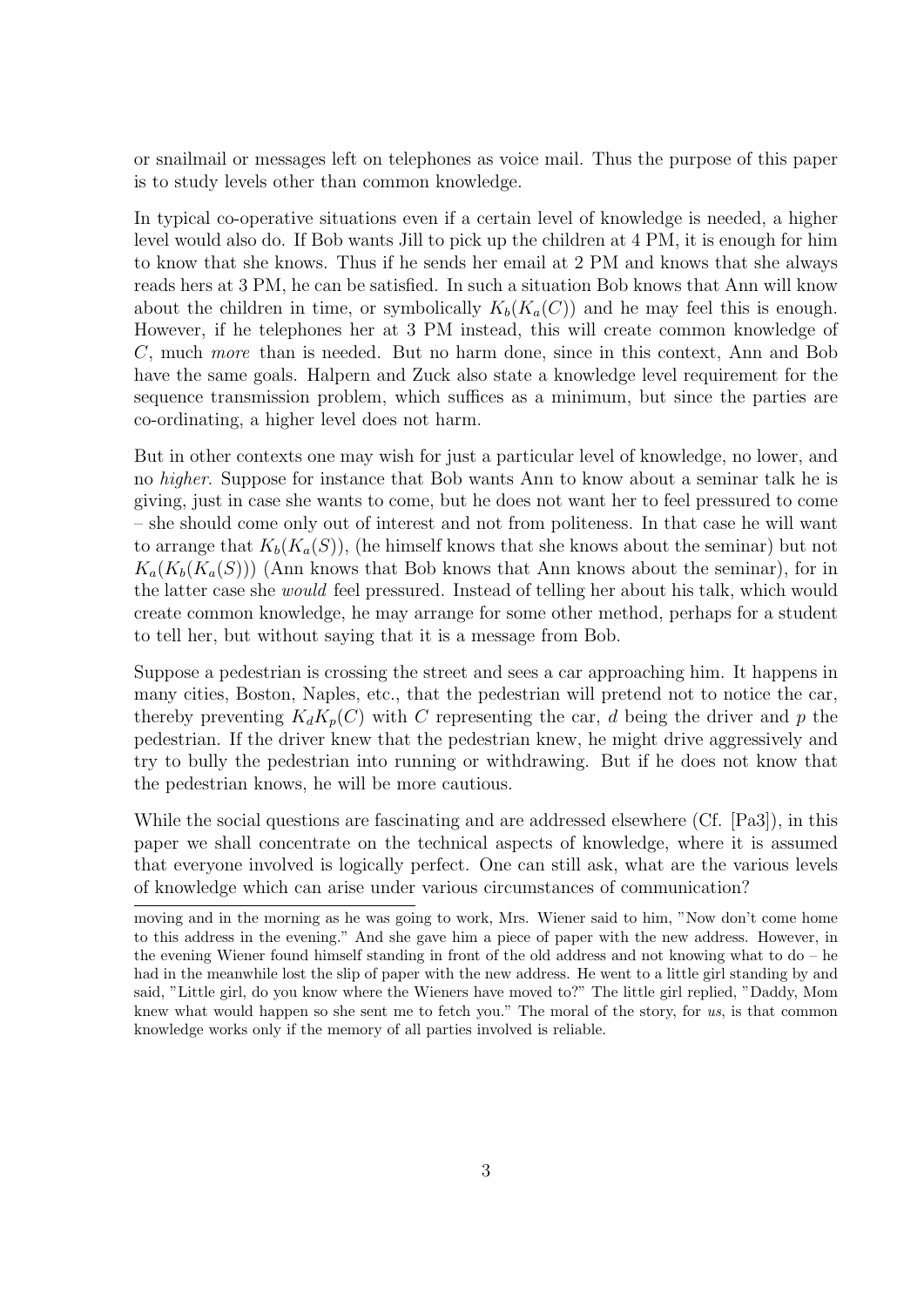### 1 Model of a distributed system

Note: most of the results which follow are joint with Paul Krasucki, except where indicated, and full proofs are available in [PK].

We assume that there are a finite number of processes,  $1, \ldots, n$ , which compute and communicate with each other either by asynchronous messages or by broadcasts. Our network is assumed to be fully connected<sup>3</sup> (there is a channel from every process to every other process).

Asynchronous communication consists of two phases: send and receive. All messages sent are ultimately delivered (and they are delivered in the order in which they were sent) but the delay (transmission time) may be arbitrarily long.

*Broadcasts* are fully reliable, synchronous communications<sup>4</sup> where all processes involved simulteneously receive the message sent by one of them.

Now we formally specify our class of models. Let  $N = \{1, ..., n\}$  be the set of all processors. Every processor  $i$  has infinitely many possible initial states  $v$ . Every initial state is a string of 0's and 1's  $(v \in \{0,1\}^*)$ . The set of initial states for i we denote by  $V_i$ . The set of global initial states is  $\mathcal{V} = \prod_{i=1}^n V_i$ .

From now on we will use lower case letters to denote everything pertaining to a single process. Capitals will be used where all the processes are involved (e.g.  $v_i$  is an initial state of a processor i, while V is an initial configuration of the whole system:  $V = (v_1, ..., v_n)$ .

Events:  $E_i$  denotes the set of all events in which processor i can participate (events local to i). There are the following types of events (or actions):

- 1.  $L_i$ : Local computation steps.
- 2.  $s(i, j, m)$ : Sending a message m to a processor  $j, j \in N$ .
- 3.  $r(j, i, m)$ : Receiving a message m from a processor  $j, j \in N$ .
- 4.  $bc(i, U, m)$ : Sending a broadcast m to a group of processors  $U, i \in U \subseteq N$ . The same event is receiving a broadcast  $m$  by a group of processes  $U$ .

$$
E_i = L_i \cup \{ s(i, j, m) | m \in M, j \in N \} \cup \{ r(j, i, m) | m \in M, j \in N \}
$$

<sup>&</sup>lt;sup>3</sup>If the network is not fully connected then some levels of knowledge may be impossible to realize due to the lack of communication capabilities, e.g. if a processor is isolated (cannot communicate with anyone)then the other processes cannot learn anything from that process. Interesting questions arise in case of a directed network where every process may communicate with every other process but some communications are necessarily indirect (go through other processes). We will not analyze this case here.

<sup>&</sup>lt;sup>4</sup>The two kinds of communications can be looked at as two kinds of communication media e.g. mailing system (asynchronous) and telephone lines (synchronous). Since we allow for synchronous communication between more than two processes at a time, our telephone system must have "conference call" capability.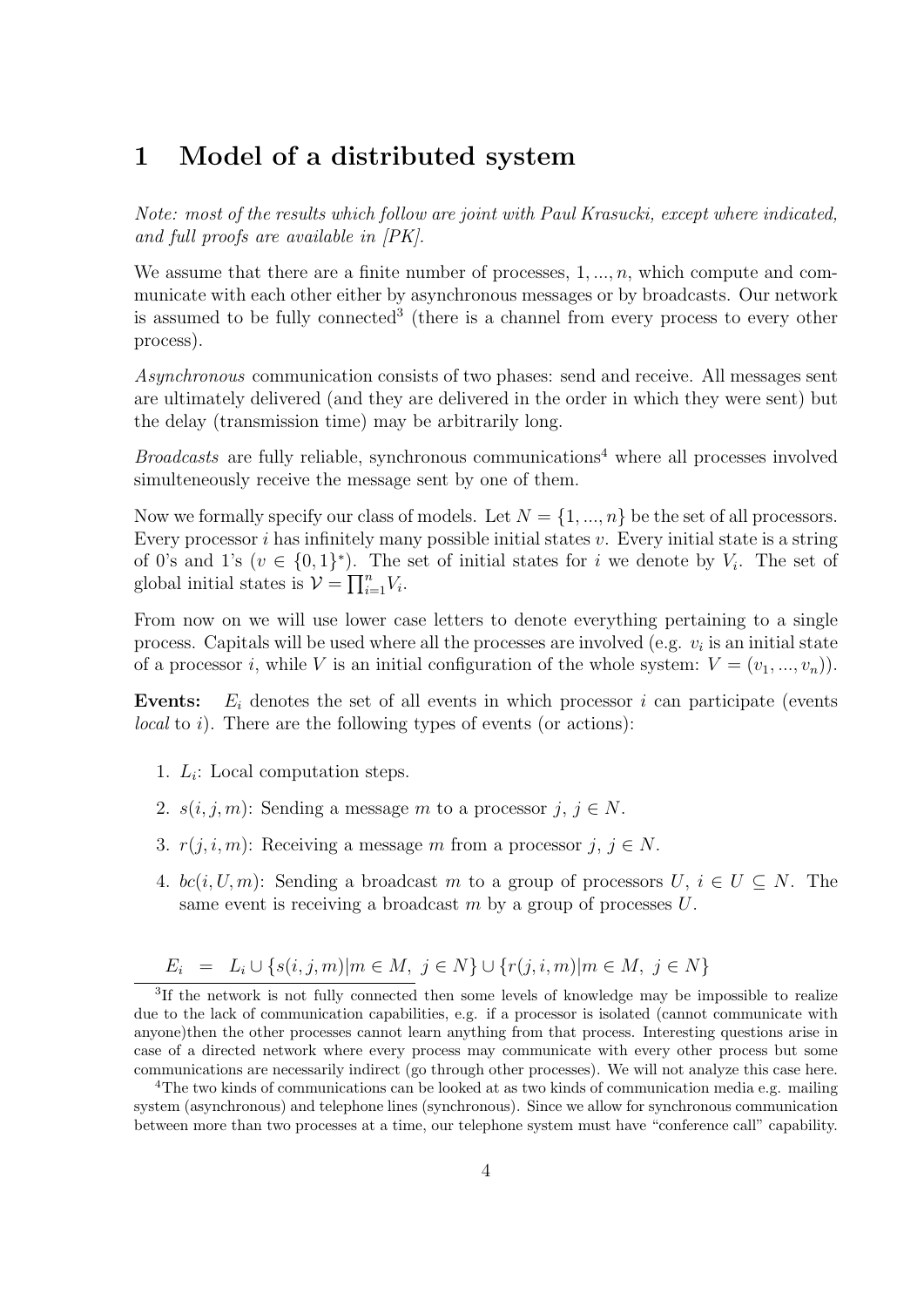$\cup \{bc(j, U, m)|m \in M, i, j \in U \subseteq N\} \cup \{bc(i, U, m)|m \in M, i \in U \subseteq N\}$ 

We define the set of *global events* **G** in our system.  $\mathbf{G} \subseteq \prod_{i=1}^{n} (E_i \cup \{null\})$  (a cartesian product) s.t. if  $(e_1, ..., e_i, ..., e_n) \in \mathbf{G}$  for some i and  $e_i = bc(j, U, m)$  then for all  $i' \in U$ ,  $e_{i'} = bc(j, U, m)$ . If  $e_i = null$  for some i, it means that there is no local event at i at this point. Note that *null* is not local to any process. We use the notation  $(G)_i$  to denote the *i*th coordinate of  $G$ , so  $(e_1, ..., e_i, ..., e_n)_i = e_i$ .

Histories: A history (a run) is an input value followed by a sequence of events. Let's call the set of all possible histories of the system – a protocol **P**. So  $\mathbf{P} \subseteq V$ ;  $\mathbf{G}^*$ . Protocols are always closed under taking an initial segment of a history:  $H \in \mathbf{P}$  implies that every  $H'$  which is an initial segment of H is in **P**.

We will require that for every receive in every history in every protocol there is exactly one corresponding send and it occurs before receive (this condition we will call timeconsistency).

We say that two histories  $H$  and  $H'$  are *compatible* iff they start with the same input values.

We can define the *concatenation* of compatible histories: If  $H_1 = V; G_1; \ldots; G_k$ , and  $H_2 = V; G'_1; \ldots; G'_l$ , then H is the concatenation of  $H_1$  and  $H_2$  iff  $H = V; G_1; \ldots; G_k; G'_1; \ldots; G'_l$ 

Local histories are the projections of global histories onto the sets of local events of the processors. They are "time-forgetting".

We assume that a global event – the ticking of the clock – takes place even if no local events take place at a particular moment. Given  $i$ , and the global history  $H$ , the local history  $h_i$  consisting of the events seen by i, is uniquely defined and we let  $\Phi_i$  be the map which takes us from  $H$  to  $h_i$ .

The local history is everything the processor sees, so all the global histories which correspond to the same local history  $h_i$  look the same to the processor i. Note that the length of  $\Phi_i(H)$  is less than or equal to the length of H. In fact length( $\Phi_i(H)$ ) = length(H) iff there are no *null* events on  $i$  in  $H$ .

For every i we can define an equivalence relation on the set of global histories:

$$
H \approx_i H' \text{ iff } \Phi_i(H) = \Phi_i(H')
$$

This relation is extended to groups U by letting  $H \approx_U H'$  iff there exists a chain  $H =$  $H_1, H_2, ..., H_m = H'$  and for all  $i < n$ , there is a  $j \in U$  such that  $H_i \approx_j H_{i+1}$ .

We use capital letters to denote global histories, events etc, lower case letters do denote local histories, events etc.

Closure Conditions for the Protocol: We impose some additional conditions on the protocol P. We want to ensure that the initial state of  $i(v_i)$  cannot be known to any other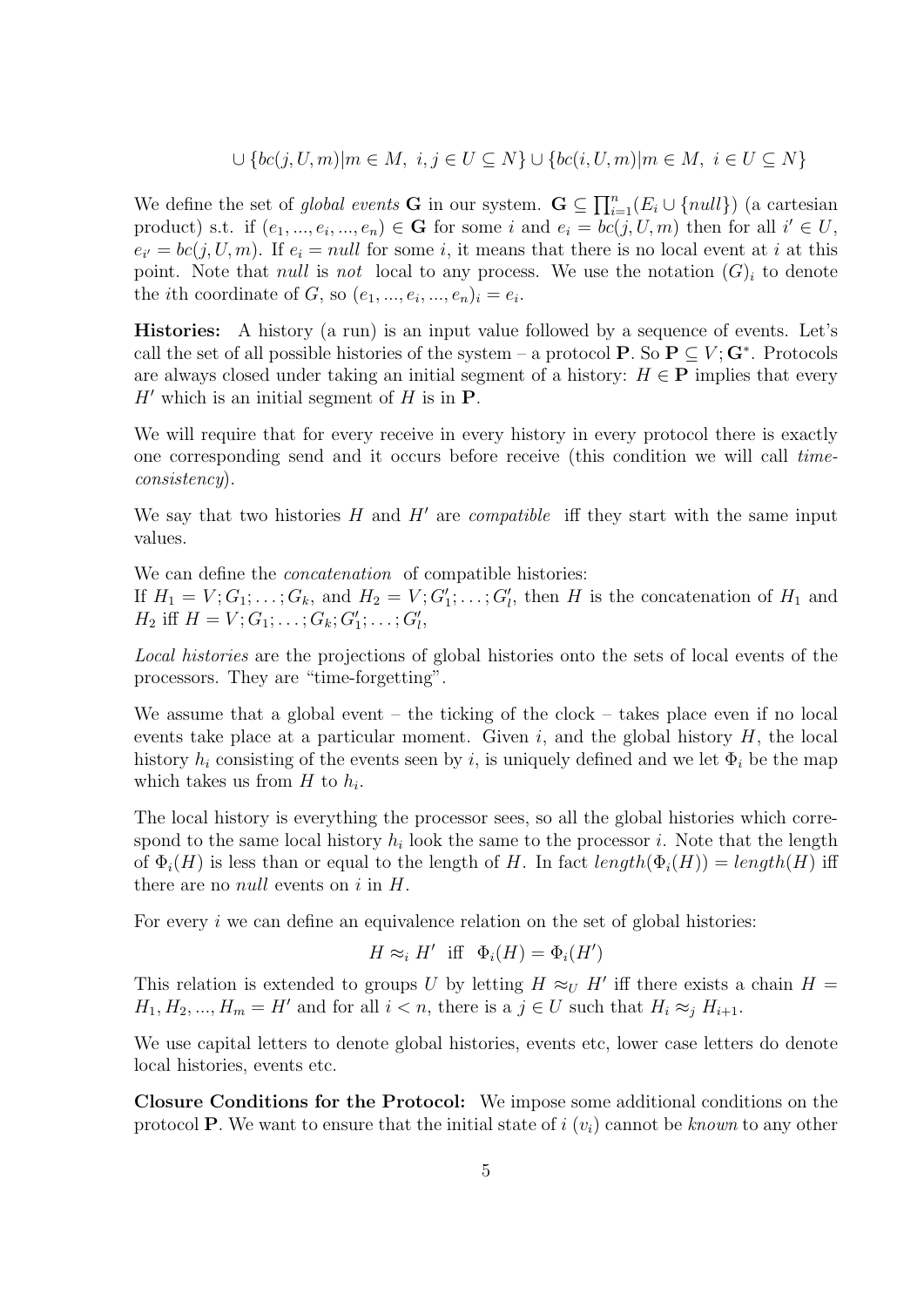process j at any run of the system, unless j learns about  $v_i$  from some communication. We want to exclude the possibility that something is common knowledge "accidentally". To achieve that we will make sure that all the initial states are possible. Moreover, if  $v_i$ is the initial state of i, all other strings  $v'_i$  will remain possible for j as initial states of i, unless  $j$  gets some message from  $i$  to the contrary (directly or via some other processors).

1) All vectors of input values are possible:  $\forall V$  s.t.  $V = (v_1, \ldots, v_n)$  where every  $v_i$  is a sequence of 0's and 1's there is some  $H \in \mathbf{P}$  s.t. for some  $H', H = V; H'.$ 

2) No sequence of local events on some group of processes can influence possible actions of some other group of processes unless there are some communications (of course assuming that both groups are disjoint).

For that we need some closure conditions on the set of all protocols. The first condition we use is due to [CM] (it is the first of their principles of computation extension ).

We need one definition:

Let  $G = (e_1, \ldots e_n)$ , G is on U if  $U = \{i | (G)_i \neq null\}$  (so U is the set of processes which have some local events in  $G$ ).

#### Closure conditions:

#### (i) Extension Rule:

Let  $\forall i \in U$ ,  $H \approx_i H'$ , G is on U, none of  $(G)_i$  is receive  $r(j, i, m)$  for any j not in U, then

$$
(H' \in \mathbf{P}, H; G \in \mathbf{P}) \Rightarrow H'; G \in \mathbf{P}
$$

The extension rule guarantees that if we have a protocol  $P$ , some history  $H$  in  $P$  and some action of a group of processes  $U$  is possible in  $H$ , then the same action must be possible in every history  $H'$  which looks the same to all processes in U unless it violates time–consistency. In order to explain why  $e_i$  cannot be a receive from a processor outside of U let us examine an example:

Let  $N = \{1, 2, 3\}, U = \{1, 2\}.$  $H = (null, null, s(3, 1, m)), H' = (null, null, null).$  Clearly  $H \approx_1 H'$  and  $H \approx_2 H'$ . If we take  $G = (r(3, 1, m), null, null)$  s.t.  $H, G \in \mathbf{P}$  then requiring  $H, G$  to be in **P** would violate time–consistency.

The following conditions ensure that no process can get any additional information about the other processes by observing its own local events (no hidden synchronization). These conditions are necessary because (unlike [CM]) we allow local events at different sites at the same instant of time. Condition  $(ii)$  says that if some local events have occurred in parallel, and the sets of participating processes were disjoint, they could have occurred in sequence. We'll call it the splitting rule.

(ii) Splitting Rule:  $G = (e_1, \ldots e_n)$ ,  $G \notin V$ ,  $G$  is on  $U$ . Given  $U_1, U_2$  s.t.  $U_1 \cup U_2 = U$  and  $U_1, U_2$  disjoint,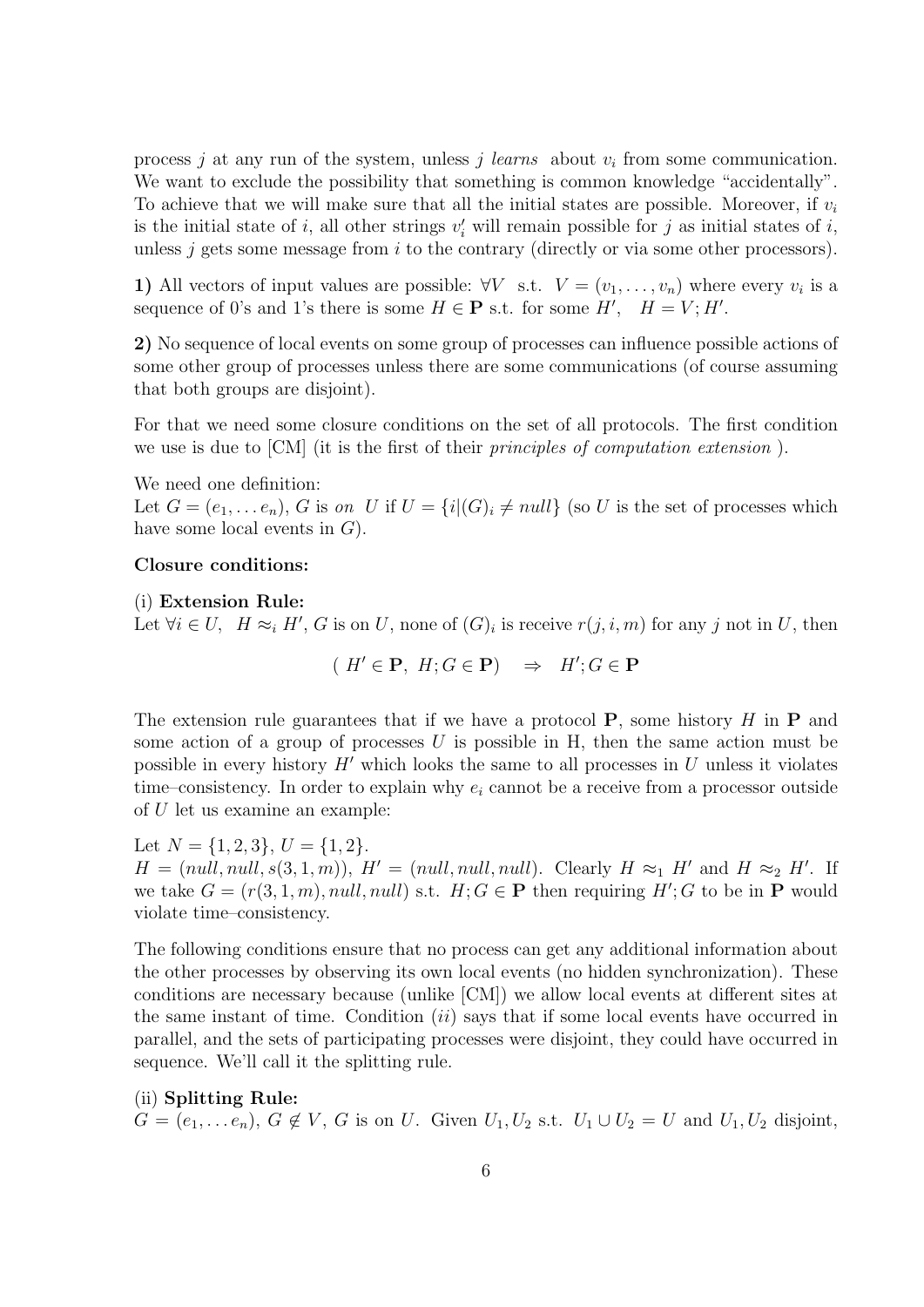then we can "split" any G into  $G_1$  and  $G_2$ :

$$
(H; G \in \mathbf{P}) \Rightarrow H; G_1; G_2 \in \mathbf{P}
$$

where  $(G)_i = (G_1)_i$  for  $i \in U_1$ ,  $(G)_i = (G_2)_i$  for  $i \in U_2$ ,  $(G_1)_j = null = (G_2)_k$  for  $j \notin U_1$ ,  $k \notin U_2$  provided that we don't split any broadcasts:  $(G)_i = bc(i, V, m) \rightarrow V \subseteq U_1 \vee V \subseteq$  $U_2$ .

Condition *(iii)* says that if some local events have occurred in sequence, the sets of participating processes were disjoint, and there was no send receive pair in them, they could have occurred in parallel.

#### (iii) Joining Rule:

Given  $U_1, U_2$  s.t.  $U_1 \cup U_2 = U$  and  $U_1, U_2$  disjoint, Let  $G_1$  be on  $U_1, G_2$  on  $U_2$ , and if  $(G_1)_i = s(i, j, m)$  then  $(G_2)_j \neq r(i, j, m)$ .

 $(H; G_1; G_2 \in \mathbf{P} \Rightarrow H; G \in \mathbf{P})$ 

where  $(G)_i = (G_1)_i$  for  $i \in U_1$ ,  $(G)_i = (G_2)_i$  for  $i \in U_2$ .

Systems: We consider three kinds of systems. Asynchronous systems are the systems as described above but without broadcasts. So in asynchronous systems the only communications are via send and receive. Synchronous systems are the systems in which all the communications are done using broadcasts where we don't have the events send and receive. Finally, we use the name *mixed* communications systems for the systems with both kinds of communications available.

### 1.1 Language and Semantics

Let  $L_0$  be a language which describes properties of the global histories in a protocol **P**. So for every sentence A in  $L_0$ , and for every history  $H \in \mathbf{P}$ , A is either true or false in H.

We want to make sure that in every history initially every processor has some "private" information not known to any other processor. To accomplish that we assume that we have in our language a countable set of propositions  $L_1 = \{Q_{i,j}\}_{i,j\in N}$ .  $Q_{i,j}$  is the proposition that the jth input value of i is 1. All  $Q_{i,j}$  are independent. Private information of i in H are  $P_{i,j}$  which are  $Q_{i,j}$  or its negation depending on whether  $Q_{i,j}$  is true in H or not. Note that the private information is not a truth value of any formula, but which formula we're looking at.

L is the closure of  $L_0$  under truth functional connectives. L can be extended to a larger language  $L_C$  which is the closure of L under common knowledge operators  $C_U$  (for  $U \subseteq N$ ) and the usual truth functional connectives.  $C_U(A)$  means that there is common knowledge of A among processes from U.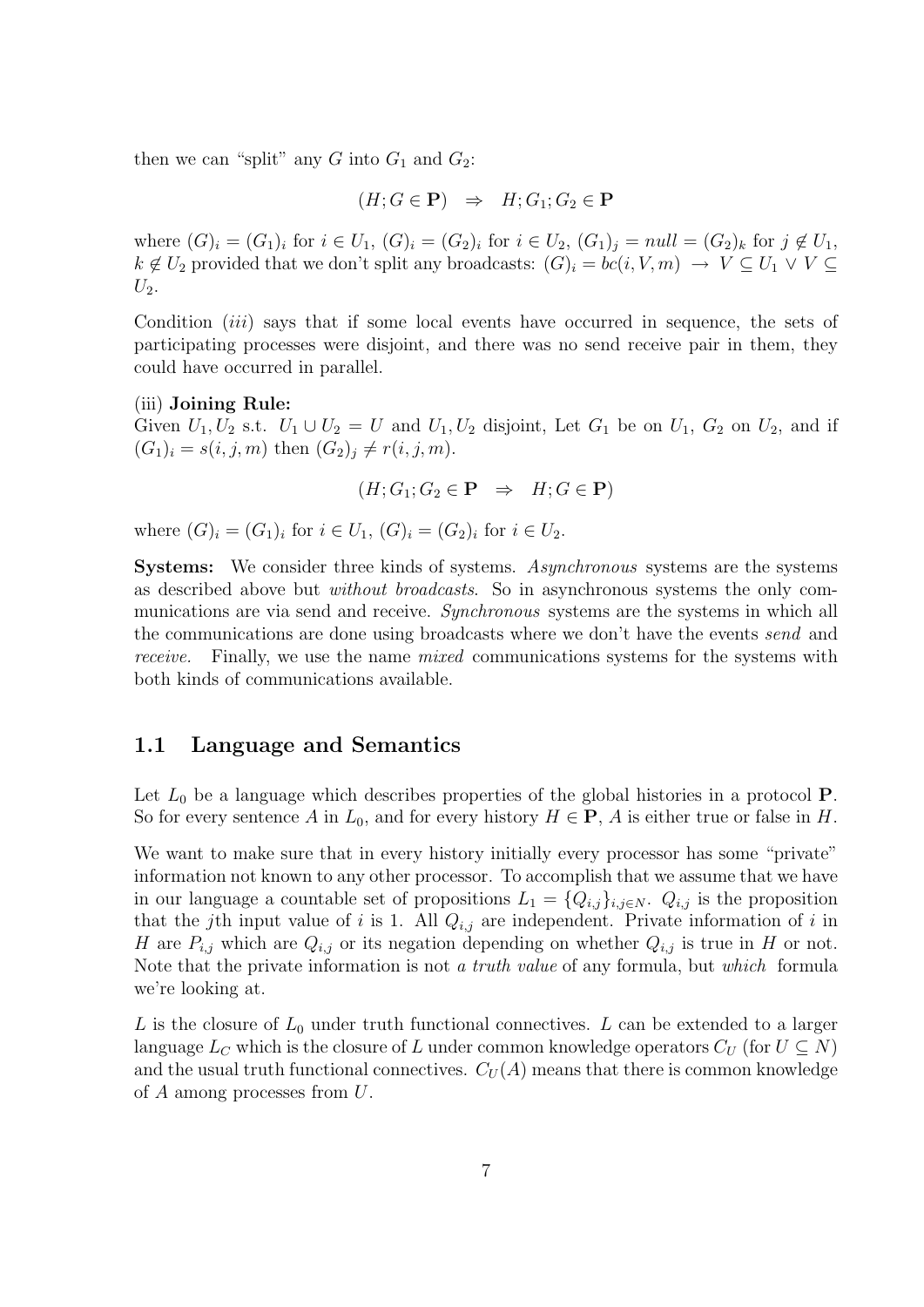The knowledge of a single process corresponds to  $C_{\{i\}}$ . We will then use the notation<sup>5</sup>  $K_i$ for  $C_{\{i\}}$ . When we restrict ourselves to a subset of  $L_C$  in which all common knowledge operators are in fact the knowledge operators (the sets  $U$  in  $C_U$  are always singletons) then we use the notation  $L_K$ .

The class of all models we consider is the class of all protocols P as described in the previous section. Fix **P**. Now we define the notion  $H \models A$  for A in  $L^+$  by recursion on the complexity of A.

0) If A is from  $L_0$  then the semantics is given.

1) If A is  $Q_{i,j}$  then A is true in H if the jth bit of an input of processor i in H is 1:

 $H \models A$  iff  $H = (v_1, \ldots, v_n); H', (v_i)_j = 1$ 

2) If A is  $\neg A'$  then

$$
H \models A \quad \text{iff} \quad H \not\models A'
$$

If  $A$  is  $B \vee C$  then

$$
H \models A \quad \text{iff} \quad (H \models B \quad \text{or} \quad H \models C)
$$

3) If A is of the form  $K_i(B)$  then

$$
H \models K_i A \quad \text{iff} \quad \forall H' \in \mathbf{P} \quad H \approx_i H' \quad \rightarrow \quad H' \models A
$$

4) If A is of the form  $C_U(B)$ , then

$$
H \models A \text{ iff for all } H', H' \approx_U H, H' \models B
$$

Also if U is empty, then  $C_U A$  iff A.

**Theorem 1**: Let  $\Sigma_C$  be the alphabet whose symbols are  $\{C_U\}_{U\subseteq N}$  For all x, y in Σ ∗ \*, and all formulae A, for all H,  $V \subseteq U \subseteq N$ ,  $H \models xC_U C_V yA$  iff  $\overline{H} \models xC_V C_U yA$  iff  $H \models xC_U yA$ .

**Corollary 1**: Let  $\Sigma_K$  be the alphabet whose symbols are  $\{K_1, \ldots, K_n\}$  For all a in  $\Sigma_K$ , and for all x, y, in  $\Sigma_K^*$ , and all formulae A,

$$
\vdash xayA \leftrightarrow xaayA
$$

and hence for all H,  $H \models xayA$  iff  $H \models xaayA$ . I.e. repeated occurrences of a are without effect and if  $xay \in T_K(A, H)$  then  $\forall n \; xa^n y \in T_K(A, H)$ .

**Definition :** Given a formula A and a history H, the level of A at H,  $L(A, H)$  is the set of x in  $\Sigma_C^*$  such that  $H \models xA$ , and x contains no substrings  $C_U C_V$ ,  $C_V C_U$  for any  $V \subseteq U \subseteq N$ .

If H is clear from the context, or not important, then we shall drop it as a parameter. If we restrict ourselves to the  $K_i$  operators, we denote the level of A in H by  $L_K(A, H)$ .

<sup>&</sup>lt;sup>5</sup>Fact that  $C_{\{i\}} = K_i$  was noticed earlier, compare e.g. [FI]. It is important that we assume that  $L_K$ and  $L_C$  are S5 (we need at least S4).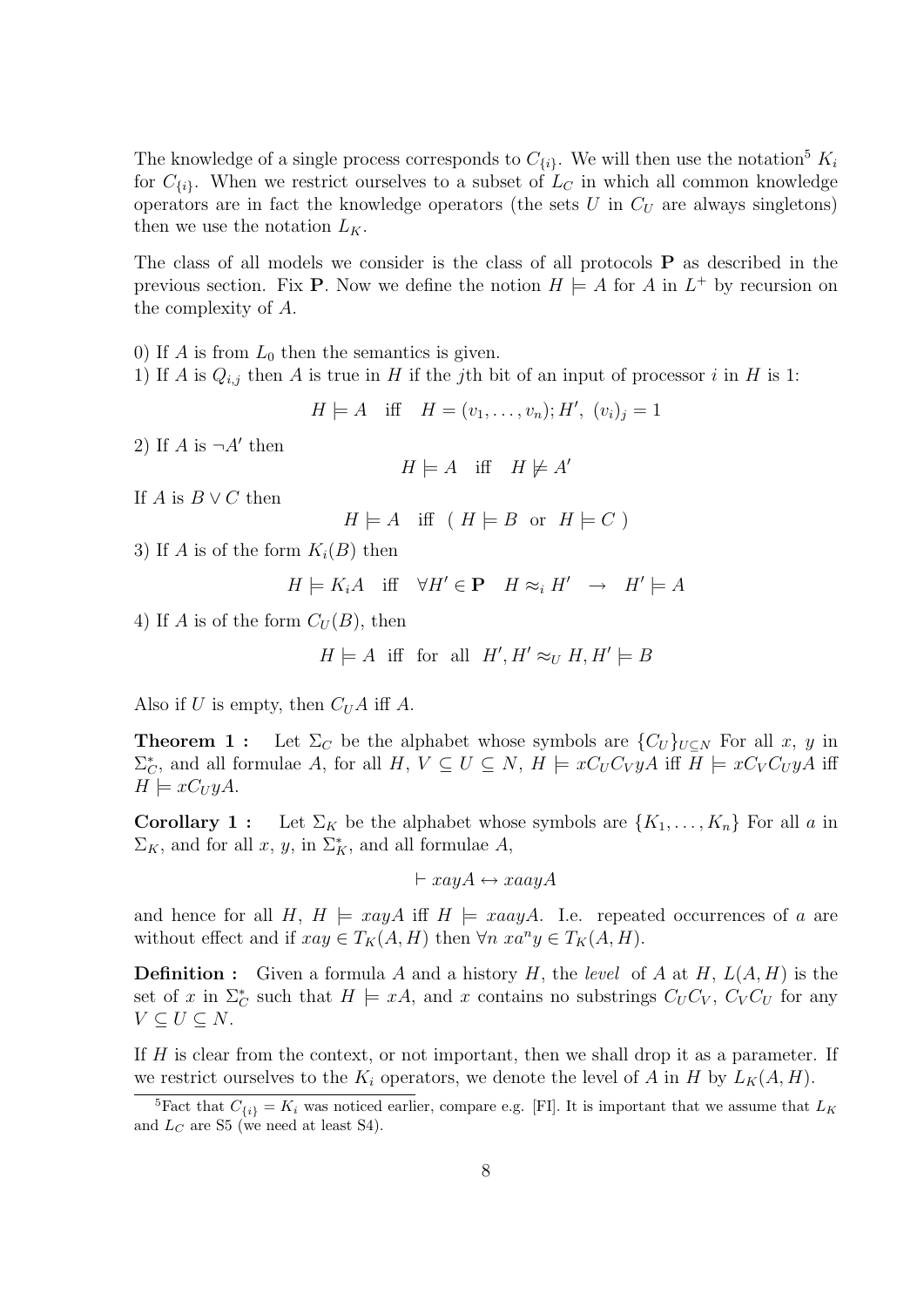## 2 Embeddability

Now we will try to characterize levels of knowledge. First we need to introduce the embeddability ordering on strings which turns out to be important here.

**Definition :** Given two strings x and y, we say that x is embeddable in  $y$   $(x \leq y)$ , if all the symbols of  $x$  occur in  $y$ , in the same order, but not necessarily consecutively. Formally:

1)  $x \leq x, \epsilon \leq x$  for all x 2)  $x \leq y$  if there exist x', x'', y', y'',  $(y', y'' \neq \epsilon)$ , such that  $x = x'x''$ ,  $y = y'y''$ , and  $x' \leq y'$ ,  $x'' \leq y''$ . and  $\leq$  is the smallest relation satisfying (1) and (2).

Thus the string aba is embeddable in itself, in aaba and in abca, but not in aabb.

#### Properties of the embeddability relation  $\leq$

Fact 1: Embeddability is a *well partial order*, i.e. it is not only well founded, but every linear order that extends it is a well order (equivalent condition: it is well founded and every set of mutually incomparable elements is finite).

Fact 2: Embeddability can be tested in linear time, e.g by a nondeterministic finite automaton with two input tapes.

For a proof of fact 1 see [H]. Fact 2 is straightforward.

We also need a stronger relation defined on  $\Sigma_C^*$ , which we call *C*-embeddability.

**Definition :** Given two strings x and y, we say that x is C–embeddable in  $y$  ( $x \le y$ ), if 1) If  $V \subset U$  then  $C_V \prec C_U$ 

2)  $x \leq y$  if there exist x', x'', y', y'',  $(y', y'' \neq \epsilon)$ , such that  $x = x'x''$ ,  $y = y'y''$ , and  $x' \leq y'$ ,  $x^{''}\preceq y^{''}.$ 

and  $\preceq$  is the smallest relation satisfying (1) and (2).

**Fact 3:** For any  $x, y \in \Sigma^*$ ,  $x \leq y$  iff  $x \leq y$ .

Fact 4: C-embeddability is a well partial order.

Fact 3 is easy. It is also easy to check that C-embeddability is a partial order. It is well founded, because regular embeddability is well founded and for given  $x \in \Sigma_{\mathcal{C}}^*$  $_{C}^{*}$  there are only finitely many  $y \in \Sigma_{\mathcal{C}}^*$  $_{C}^{*}$  s.t.  $|x| = |y|$  and  $y \preceq x$ .

There are only finitely many incomparable elements in  $\Sigma_C^*$  with respect to  $\leq$ , and there are more incomparable elements with respect to  $\leq$  than with respect to  $\leq$ , so  $\leq$  is a well partial order.

If  $\leq$  is a partial order on S, we can define a notion of a *downward closed* subset of S:

**Definition** :  $R \subseteq S$  is downward closed iff  $x \in R$  implies  $\forall y \leq x, y \in R$ .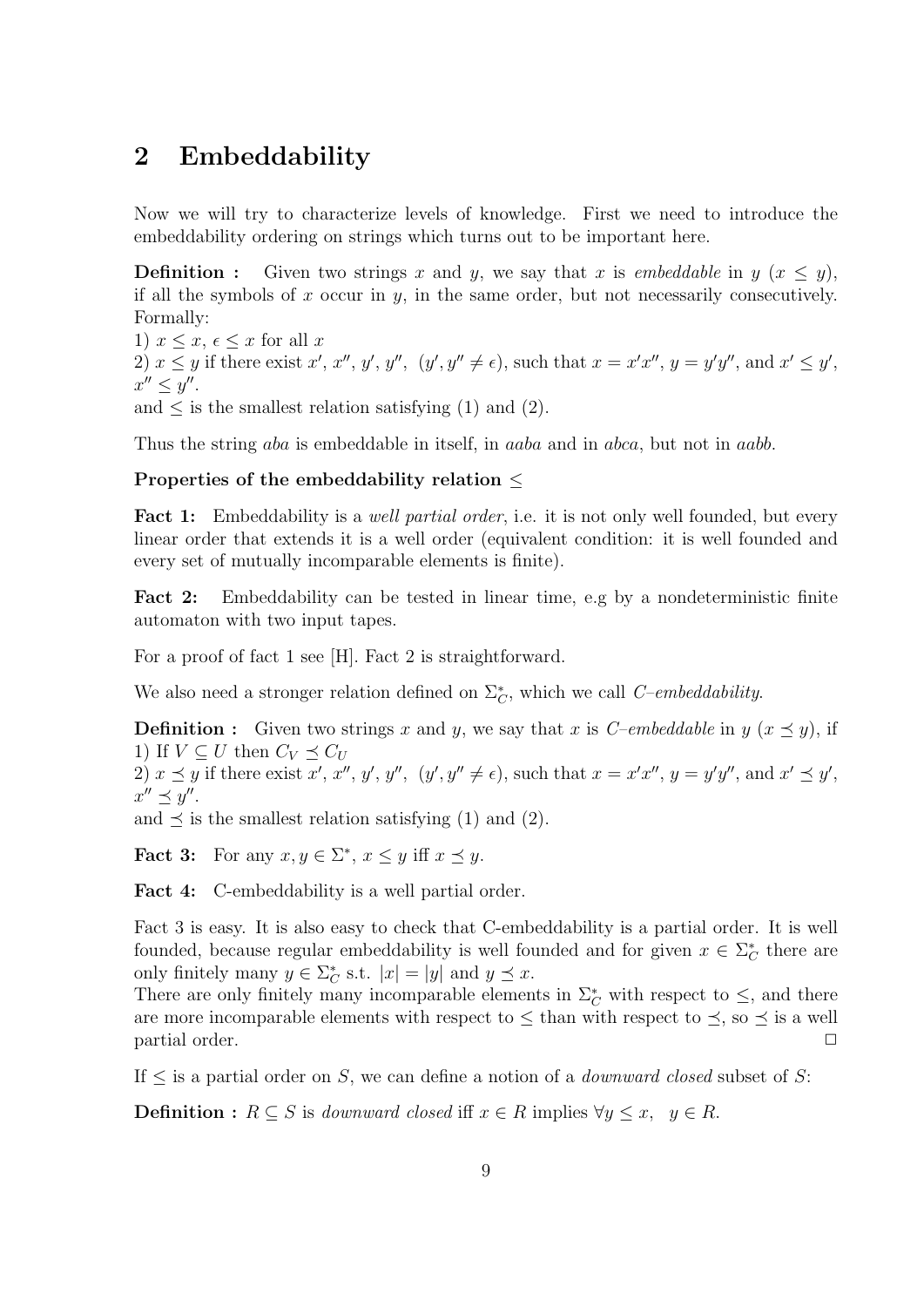We will look at downward closed sets with respect to embeddability and C-embeddability.

**Theorem 2:** Let  $\Sigma_C$  be the alphabet whose symbols are  $\{C_U\}_{U\subset N}$ . Then for all strings x, y  $\Sigma^*_c$ \*, if  $x \preceq y$  then for all histories H, if  $H \models yA$  then  $H \models xA$ .

### 3 The Main Results

**Corollary 1 :** Every level of knowledge is a downward closed set with respect to  $\leq$ .  $\Box$ 

Theorem 3 : There are only countably many levels of knowledge and in fact all of them are regular subsets of  $\Sigma^*$  (where  $\Sigma$  is either  $\Sigma_K$  or  $\Sigma_C$ ).

Fact 5: Eric Pacuit of the CUNY Graduate center and ourselves have shown that in contrast with knowledge there are *uncountably* many possible levels of rational *belief*. This is curious as truth is the only condition which (formally) separates knowledge from rational belief. These results will appear elsewhere.

Corollary : The membership problem for a level of knowledge can be solved in linear time.

**Theorem 4** : If L is a non-empty finite subset of  $\Sigma_K^*$ , then L is downward closed iff for some  $k$ ,

$$
L = \bigcup_{i=1}^{k} dc(\{x_i\})
$$

where  $x_i \in \Sigma_K^*$ . This theorem reiterates the fact that the finite levels are characterized by their maximal elements  $(x_1, ..., x_k)$  are maximal).

**Definition:** A formula A is *persistent* if whenever  $H \models A$  and  $H'$  extends H, then  $H' \models A$ .

**Theorem 5:** If A is persistent then so is  $K_i(A)$  for any i.

**Theorem 6:** Every formula A which is a boolean combination of  $P_i$ 's is persistent.  $\Box$ 

**Theorem 7:** Every formula of the form  $xA$  where A is a boolean combination of  $P_i$ 's, and x is a string of knowledge operators is persistent.  $\Box$ 

Theorem 8 [Chandy, Misra]: If communication is purely asynchronous, and for some histories  $H, H',$  s.t.  $H$  is an initial segment of  $H'$ :

$$
H' \models K_1K_2...K_nA \text{ and } H \not\models K_nA
$$

then in  $H'-H$  there must be a sequence of messages:  $m_{n-1}, m_{n-2}, \ldots, m_1$  s.t.  $m_{n-1}$  is sent by n and reaches  $n-1$  (maybe via some other processes),..., $m_1$  is sent by 2 and (maybe indirectly) reaches 1 (messages may be different but they all must imply  $A$ ).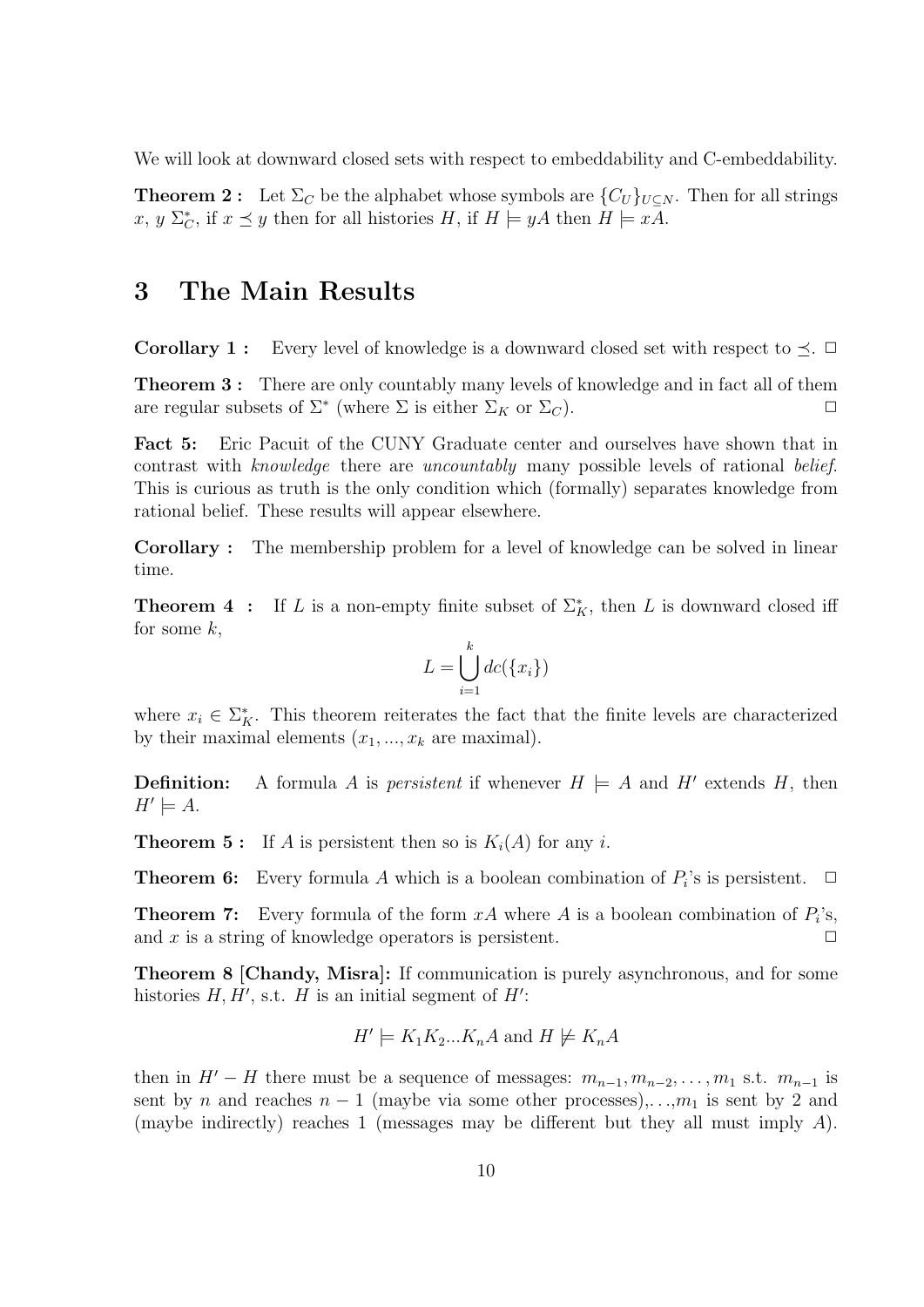Moreover if A doesn't depend on any local event of n (its truth value depends on some event  $e \notin E_n$ ) then there must be some event of the form  $r(i, n, m)$  occurring after H but before  $s(n, n-1, m_{n-1})$ .

**Theorem 9:** Every finite downward closed set is the set  $L(A, H)$  for an appropriate A and H in some asynchronous protocol.

**Theorem 10 :** Every downward closed set L of strings without repetitions is  $L(A, H)$ for suitable  $A$  and  $H$  in a synchronous system with at least 3 processors.

Theorem 11: In a two processor system with only synchronous communication available, no finite level containing strings of length  $\geq 2$  can be achieved for any formula A.

**Theorem 12:** In system with k-casts, i.e. with broadcasts involving at most k processors, it is impossible to achieve common knowledge of any new fact in a group of size  $> k$ .

#### References:

[Bar] J. Barwise, Three Views of Common Knowledge, in TARK-2, Ed. M. Vardi, Morgan Kaufmann 1988, pp. 369-380.

[CM] Chandy M. and Misra J., "How Processes Learn", Proceedings of 4th ACM Conference on Principles of Distributed Computing (1985) pp 204-214.

[CM2] H. H. Clark and C. R. Marshall, Definite Reference and Mutual Knowledge, in Elements of Discourse Understanding, Ed. Joshi, Webber and Sag, Cambridge U. Press, 1981.

[FI] M. Fischer and N. Immerman, "Foundations of Knowledge for Distributed Systems, Yale Univ. Tech. Report YALEU/DCS/TR-450, December 1985

[Hi] J. Hintikka, Knowledge and Belief, Cornell U. Press, 1962.

[HM] J. Halpern and Y. Moses, Knowledge and Commmon Knowledge in a Distributed Environment, Proc. 3rd ACM Symposium on Distributed Computing 1984 pp. 50-61

[HZ] J. Halpern and L. Zuck, A Little Knowledge goes a Long Way, Proc. 6th PODC, 1987, pp. 269-280.

[Lew] D. Lewis, Convention, a Philosophical Study, Harvard U. Press, 1969.

[MGM] R. Marvin, M. Greenberg and D. Mossler, "The Early development of conceptual perspective thinking", Child Development, 47 (1976) 511-514.

[MT] Y. Moses and M. Tuttle, Programming Simultaneous Actions using Common Knowledge, Research Report MIT/LCS/TR-369 (1987)

[Pa1] R. Parikh, "Knowledge and the Problem of Logical Omniscience", ISMIS-87, North Holland, pp. 432-439.

[Pa2] R. Parikh, "Finite and Infinite Dialogues", Proceedings of a Workshop on Logic and Computer Science, ed. Moschovakis, Sprinter 1991, 481-98.

[Pa3] R. Parikh, "Social Software", to appear in Synthese September 2002.

[PK] R. Parikh and P. Krasucki, "Levels of knowledge in distributed computing", Sadhana  $-$  Proc. Ind. Acad. Sci. 17 (1992) pp. 167-191.

[PR] R. Parikh and R. Ramanujam, Distributed Computing and the Logic of Knowledge,